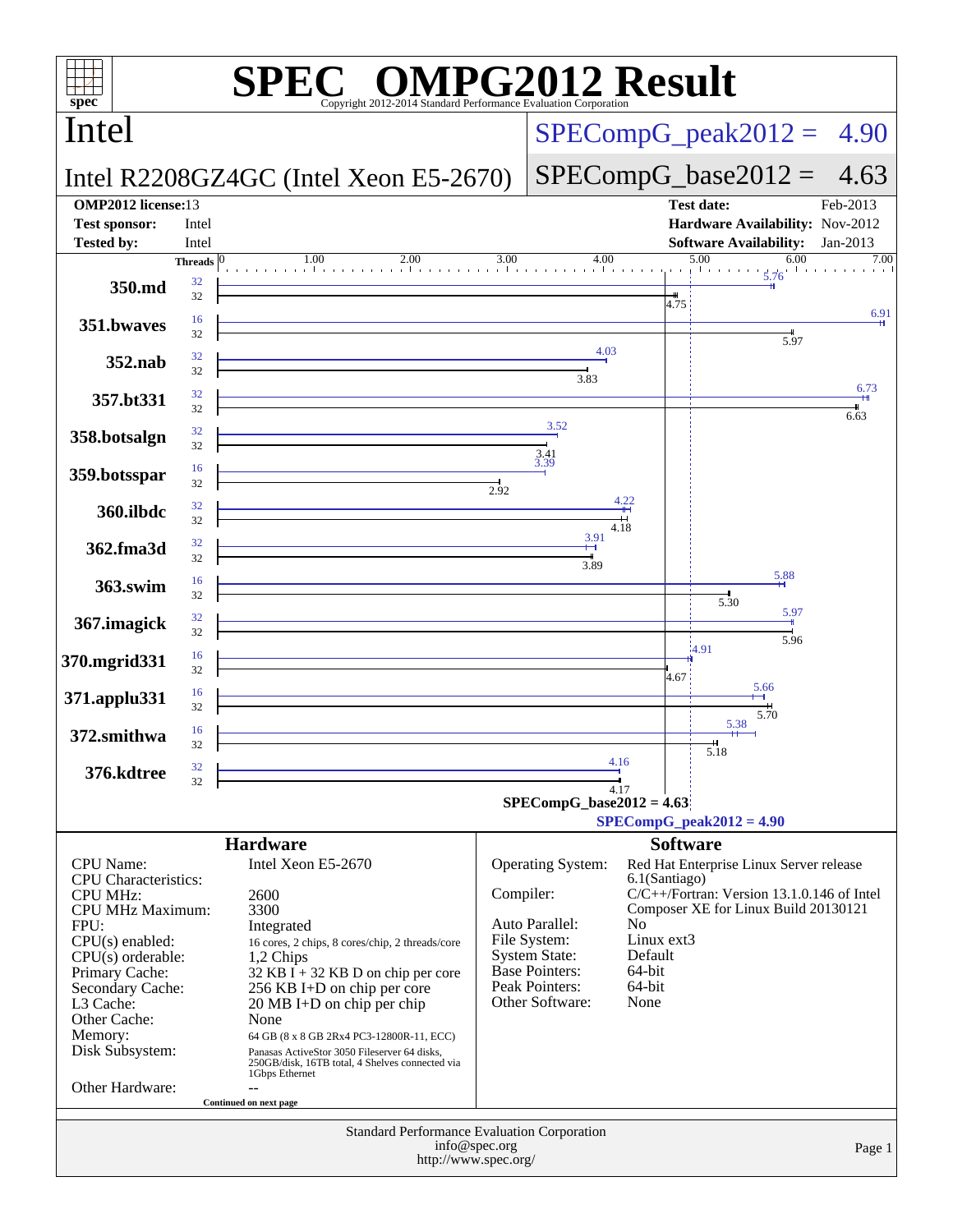Intel

### $SPECompG_peak2012 = 4.90$  $SPECompG_peak2012 = 4.90$

Intel R2208GZ4GC (Intel Xeon E5-2670)

 $SPECompG_base2012 = 4.63$  $SPECompG_base2012 = 4.63$ 

#### **[OMP2012 license:](http://www.spec.org/auto/omp2012/Docs/result-fields.html#OMP2012license)13**

[Base Threads Run:](http://www.spec.org/auto/omp2012/Docs/result-fields.html#BaseThreadsRun) 32<br>Minimum Peak Threads: 16

[Minimum Peak Threads:](http://www.spec.org/auto/omp2012/Docs/result-fields.html#MinimumPeakThreads) [Maximum Peak Threads:](http://www.spec.org/auto/omp2012/Docs/result-fields.html#MaximumPeakThreads) 32

| <b>OMP2012 license:</b> 13 |       | Test date:                             | Feb-2013 |
|----------------------------|-------|----------------------------------------|----------|
| <b>Test sponsor:</b>       | Intel | <b>Hardware Availability: Nov-2012</b> |          |
| <b>Tested by:</b>          | Intel | <b>Software Availability:</b> Jan-2013 |          |

#### **[Results Table](http://www.spec.org/auto/omp2012/Docs/result-fields.html#ResultsTable)**

|                    |                                                                                                          | <b>Peak</b><br><b>Base</b> |       |                |       |                |       |                 |                        |              |                |              |                |              |
|--------------------|----------------------------------------------------------------------------------------------------------|----------------------------|-------|----------------|-------|----------------|-------|-----------------|------------------------|--------------|----------------|--------------|----------------|--------------|
| <b>Benchmark</b>   |                                                                                                          | <b>Threads Seconds</b>     | Ratio | <b>Seconds</b> | Ratio | <b>Seconds</b> | Ratio |                 | <b>Threads Seconds</b> | <b>Ratio</b> | <b>Seconds</b> | <b>Ratio</b> | <b>Seconds</b> | <b>Ratio</b> |
| 350.md             | 32                                                                                                       | 979                        | 4.73  | 975            | 4.75  | 972            | 4.76  | 32              | 803                    | 5.76         | 803            | 5.77         | 807            | 5.74         |
| 351.bwaves         | 32                                                                                                       | 759                        | 5.97  | 761            | 5.95  | 759            | 5.97  | 16              | 656                    | 6.91         | 656            | 6.91         | 660            | 6.87         |
| $352$ .nab         | 32                                                                                                       | 1016                       | 3.83  | 1014           | 3.83  | 1014           | 3.83  | 32              | 965                    | 4.03         | 964            | 4.03         | 967            | 4.02         |
| 357.bt331          | 32                                                                                                       | 716                        | 6.62  | 715            | 6.63  | 714            | 6.63  | 32              | 704                    | 6.73         | 703            | 6.75         | 708            | 6.69         |
| 358.botsalgn       | 32                                                                                                       | 1276                       | 3.41  | 1276           | 3.41  | 1276           | 3.41  | 32              | 1235                   | 3.52         | 1234           | 3.52         | 1235           | 3.52         |
| 359.botsspar       | 32                                                                                                       | 1796                       | 2.92  | 1799           | 2.92  | 1800           | 2.92  | 16              | 1548                   | 3.39         | 1547           | 3.39         | 1549           | 3.39         |
| $360$ .ilbdc       | 32                                                                                                       | 839                        | 4.24  | 851            | 4.18  | 851            | 4.18  | 32              | 844                    | 4.22         | 832            | 4.28         | 847            | 4.20         |
| 362.fma3d          | 32                                                                                                       | 982                        | 3.87  | 977            | 3.89  | 977            | 3.89  | 32              | 969                    | 3.92         | 971            | 3.91         | 995            | 3.82         |
| $363$ .swim        | 32                                                                                                       | 855                        | 5.30  | 854            | 5.31  | 855            | 5.30  | 16              | 771                    | 5.88         | 771            | 5.88         | 778            | 5.82         |
| 367.imagick        | 32                                                                                                       | 1180                       | 5.96  | 1180           | 5.96  | 1179           | 5.96  | 32              | 1179                   | 5.97         | 1178           | 5.97         | 1182           | 5.95         |
| 370.mgrid331       | 32                                                                                                       | 950                        | 4.65  | 947            | 4.67  | 947            | 4.67  | 16              | 900                    | 4.91         | 899            | 4.92         | 907            | 4.87         |
| $371$ .applu $331$ | 32                                                                                                       | 1063                       | 5.70  | 1055           | 5.75  | 1063           | 5.70  | 16 <sup>l</sup> | 1070                   | 5.67         | 1070           | 5.66         | 1093           | 5.54         |
| 372.smithwa        | 32                                                                                                       | 1034                       | 5.18  | 1036           | 5.18  | 1043           | 5.14  | 16 <sup>l</sup> | 1005                   | 5.33         | 962            | 5.57         | 996            | 5.38         |
| 376.kdtree         | 32                                                                                                       | 1078                       | 4.17  | 1080           | 4.17  | 1081           | 4.16  | 32              | 1079                   | 4.17         | 1081           | 4.16         | 1082           | 4.16         |
|                    | Results appear in the order in which they were run. Bold underlined text indicates a median measurement. |                            |       |                |       |                |       |                 |                        |              |                |              |                |              |

#### **[Platform Notes](http://www.spec.org/auto/omp2012/Docs/result-fields.html#PlatformNotes)**

 Sysinfo program /panfs/panfs2/home2/aknyaze1/OMP2012/1.0/Docs/sysinfo \$Rev: 395 \$ \$Date:: 2012-07-25 #\$ 8f8c0fe9e19c658963a1e67685e50647 running on esg263 Mon Feb 25 23:54:35 2013

 This section contains SUT (System Under Test) info as seen by some common utilities. To remove or add to this section, see: <http://www.spec.org/omp2012/Docs/config.html#sysinfo>

 From /proc/cpuinfo model name : Intel(R) Xeon(R) CPU E5-2670 0 @ 2.60GHz 2 "physical id"s (chips) 32 "processors" cores, siblings (Caution: counting these is hw and system dependent. The following excerpts from /proc/cpuinfo might not be reliable. Use with caution.) cpu cores : 8 siblings : 16 physical 0: cores 0 1 2 3 4 5 6 7 physical 1: cores 0 1 2 3 4 5 6 7 cache size : 20480 KB

Continued on next page

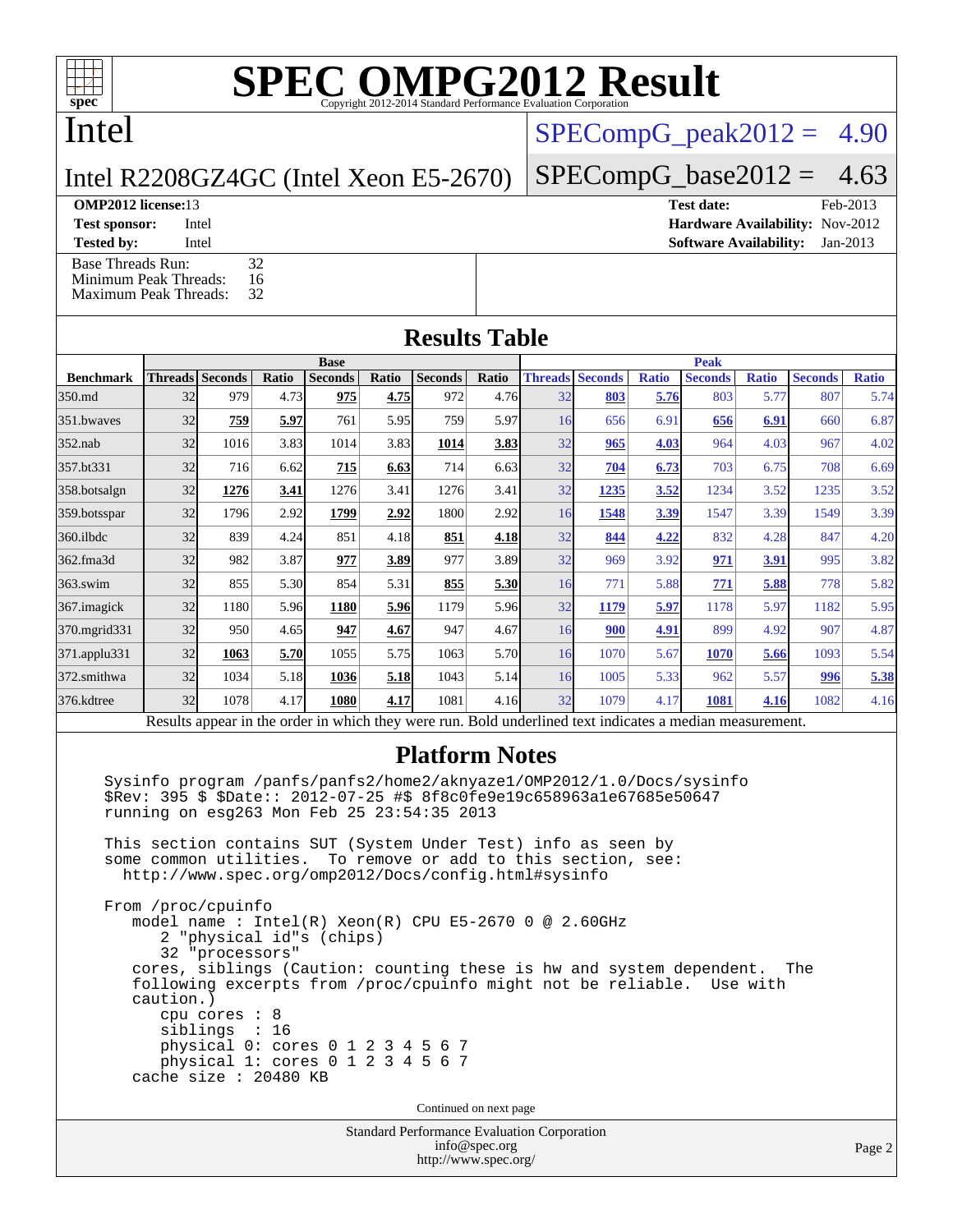

Intel

 $SPECompG<sub>peak2012</sub> = 4.90$ 

 $SPECompG_base2012 = 4.63$  $SPECompG_base2012 = 4.63$ 

Intel R2208GZ4GC (Intel Xeon E5-2670)

**[Tested by:](http://www.spec.org/auto/omp2012/Docs/result-fields.html#Testedby)** Intel **[Software Availability:](http://www.spec.org/auto/omp2012/Docs/result-fields.html#SoftwareAvailability)** Jan-2013

**[OMP2012 license:](http://www.spec.org/auto/omp2012/Docs/result-fields.html#OMP2012license)**13 **[Test date:](http://www.spec.org/auto/omp2012/Docs/result-fields.html#Testdate)** Feb-2013 **[Test sponsor:](http://www.spec.org/auto/omp2012/Docs/result-fields.html#Testsponsor)** Intel **[Hardware Availability:](http://www.spec.org/auto/omp2012/Docs/result-fields.html#HardwareAvailability)** Nov-2012

### **[Platform Notes \(Continued\)](http://www.spec.org/auto/omp2012/Docs/result-fields.html#PlatformNotes)**

From /proc/meminfo<br>MemTotal: 66055220 kB HugePages\_Total: 0<br>Hugepagesize: 2048 kB Hugepagesize:

 From /etc/\*release\* /etc/\*version\* redhat-release: Red Hat Enterprise Linux Server release 6.1 (Santiago) system-release: Red Hat Enterprise Linux Server release 6.1 (Santiago) system-release-cpe: cpe:/o:redhat:enterprise\_linux:6server:ga:server

uname -a:

 Linux esg263 2.6.32-131.0.15.el6.x86\_64.crt.1 #3 SMP Fri May 20 16:57:43 PDT 2011 x86\_64 x86\_64 x86\_64 GNU/Linux

run-level 3 Feb 22 08:04

 SPEC is set to: /panfs/panfs2/home2/aknyaze1/OMP2012/1.0 Filesystem Type Size Used Avail Use% Mounted on panfs://36.107.212.1/home2 panfs 14T 9.1T 4.7T 67% /panfs/panfs2/home2

Cannot run dmidecode; consider saying 'chmod +s /usr/sbin/dmidecode'

(End of data from sysinfo program)

#### **[General Notes](http://www.spec.org/auto/omp2012/Docs/result-fields.html#GeneralNotes)**

Standard Performance Evaluation Corporation [info@spec.org](mailto:info@spec.org) <http://www.spec.org/> Page 3 ======================================================================== BIOS settings notes: Intel Turbo Boost Technology (Turbo) : Enabled ======================================================================== General OMP Library Settings ENV\_KMP\_LIBRARY=turnaround ENV\_KMP\_STACKSIZE=256M ENV\_KMP\_BLOCKTIME=infinite ENV\_OMP\_DYNAMIC=FALSE ENV\_OMP\_NESTED=FALSE ======================================================================== General base OMP Library Settings ENV\_KMP\_AFFINITY=compact,0 ======================================================================== General peak OMP Library Settings ENV\_KMP\_AFFINITY=compact,0 ======================================================================== Per benchmark peak OMP Library Settings ======================================================================== Continued on next page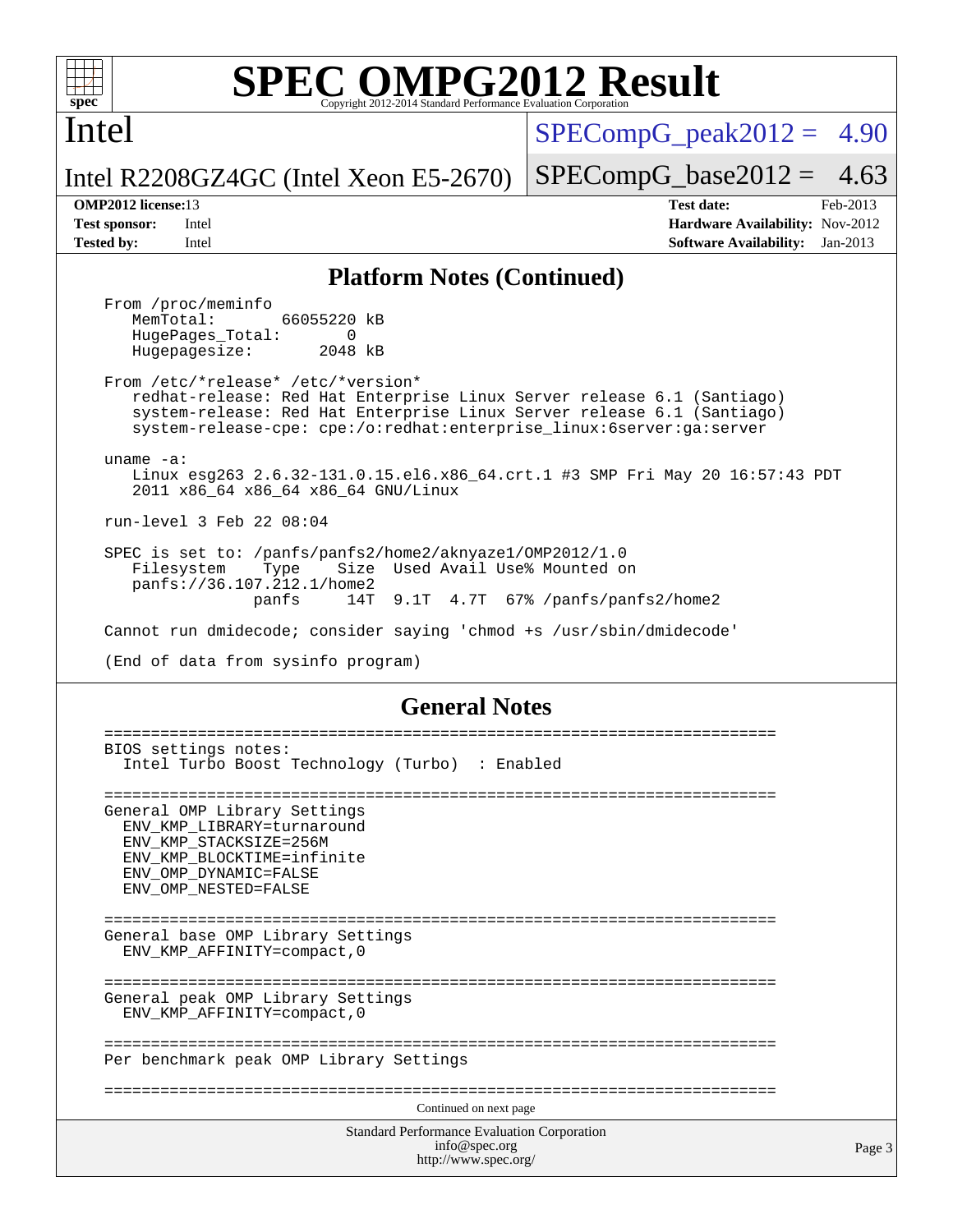Intel

 $SPECompG_peak2012 = 4.90$  $SPECompG_peak2012 = 4.90$ 

Intel R2208GZ4GC (Intel Xeon E5-2670)

#### **[OMP2012 license:](http://www.spec.org/auto/omp2012/Docs/result-fields.html#OMP2012license)**13 **[Test date:](http://www.spec.org/auto/omp2012/Docs/result-fields.html#Testdate)** Feb-2013

 $SPECompG_base2012 = 4.63$  $SPECompG_base2012 = 4.63$ 

**[Test sponsor:](http://www.spec.org/auto/omp2012/Docs/result-fields.html#Testsponsor)** Intel **[Hardware Availability:](http://www.spec.org/auto/omp2012/Docs/result-fields.html#HardwareAvailability)** Nov-2012 **[Tested by:](http://www.spec.org/auto/omp2012/Docs/result-fields.html#Testedby)** Intel **[Software Availability:](http://www.spec.org/auto/omp2012/Docs/result-fields.html#SoftwareAvailability)** Jan-2013

### **[General Notes \(Continued\)](http://www.spec.org/auto/omp2012/Docs/result-fields.html#GeneralNotes)**

 351.bwaves:peak: ENV\_KMP\_AFFINITY=compact,1 ======================================================================== 359.botsspar:peak: ENV\_KMP\_AFFINITY=compact,1 ======================================================================== 363.swim:peak: ENV\_KMP\_AFFINITY=compact,1 ======================================================================== 371.applu331:peak: ENV\_KMP\_AFFINITY=compact,1 ======================================================================== 372.smithwa:peak: ENV\_KMP\_AFFINITY=compact,1

**[Base Compiler Invocation](http://www.spec.org/auto/omp2012/Docs/result-fields.html#BaseCompilerInvocation)**

[C benchmarks](http://www.spec.org/auto/omp2012/Docs/result-fields.html#Cbenchmarks): [icc](http://www.spec.org/omp2012/results/res2013q1/omp2012-20130305-00025.flags.html#user_CCbase_intel_icc_a87c68a857bc5ec5362391a49d3a37a6)

[C++ benchmarks:](http://www.spec.org/auto/omp2012/Docs/result-fields.html#CXXbenchmarks) [icpc](http://www.spec.org/omp2012/results/res2013q1/omp2012-20130305-00025.flags.html#user_CXXbase_intel_icpc_2d899f8d163502b12eb4a60069f80c1c)

[Fortran benchmarks](http://www.spec.org/auto/omp2012/Docs/result-fields.html#Fortranbenchmarks): [ifort](http://www.spec.org/omp2012/results/res2013q1/omp2012-20130305-00025.flags.html#user_FCbase_intel_ifort_8a5e5e06b19a251bdeaf8fdab5d62f20)

## **[Base Portability Flags](http://www.spec.org/auto/omp2012/Docs/result-fields.html#BasePortabilityFlags)**

 350.md: [-FR](http://www.spec.org/omp2012/results/res2013q1/omp2012-20130305-00025.flags.html#user_baseFPORTABILITY350_md_f-FR) 357.bt331: [-mcmodel=medium](http://www.spec.org/omp2012/results/res2013q1/omp2012-20130305-00025.flags.html#user_basePORTABILITY357_bt331_f-mcmodel_3a41622424bdd074c4f0f2d2f224c7e5) 363.swim: [-mcmodel=medium](http://www.spec.org/omp2012/results/res2013q1/omp2012-20130305-00025.flags.html#user_basePORTABILITY363_swim_f-mcmodel_3a41622424bdd074c4f0f2d2f224c7e5) 367.imagick: [-std=c99](http://www.spec.org/omp2012/results/res2013q1/omp2012-20130305-00025.flags.html#user_baseCPORTABILITY367_imagick_f-std_2ec6533b6e06f1c4a6c9b78d9e9cde24)

# **[Base Optimization Flags](http://www.spec.org/auto/omp2012/Docs/result-fields.html#BaseOptimizationFlags)**

 $C$  benchmarks:<br> $-02$  -openmp -ipo [-xAVX](http://www.spec.org/omp2012/results/res2013q1/omp2012-20130305-00025.flags.html#user_CCbase_f-xAVX) [-ansi-alias](http://www.spec.org/omp2012/results/res2013q1/omp2012-20130305-00025.flags.html#user_CCbase_f-ansi-alias)

[C++ benchmarks:](http://www.spec.org/auto/omp2012/Docs/result-fields.html#CXXbenchmarks) [-O2](http://www.spec.org/omp2012/results/res2013q1/omp2012-20130305-00025.flags.html#user_CXXbase_f-O2) [-openmp](http://www.spec.org/omp2012/results/res2013q1/omp2012-20130305-00025.flags.html#user_CXXbase_f-openmp) [-ipo](http://www.spec.org/omp2012/results/res2013q1/omp2012-20130305-00025.flags.html#user_CXXbase_f-ipo_84062ab53814f613187d02344b8f49a7) [-xAVX](http://www.spec.org/omp2012/results/res2013q1/omp2012-20130305-00025.flags.html#user_CXXbase_f-xAVX) [-ansi-alias](http://www.spec.org/omp2012/results/res2013q1/omp2012-20130305-00025.flags.html#user_CXXbase_f-ansi-alias)

Continued on next page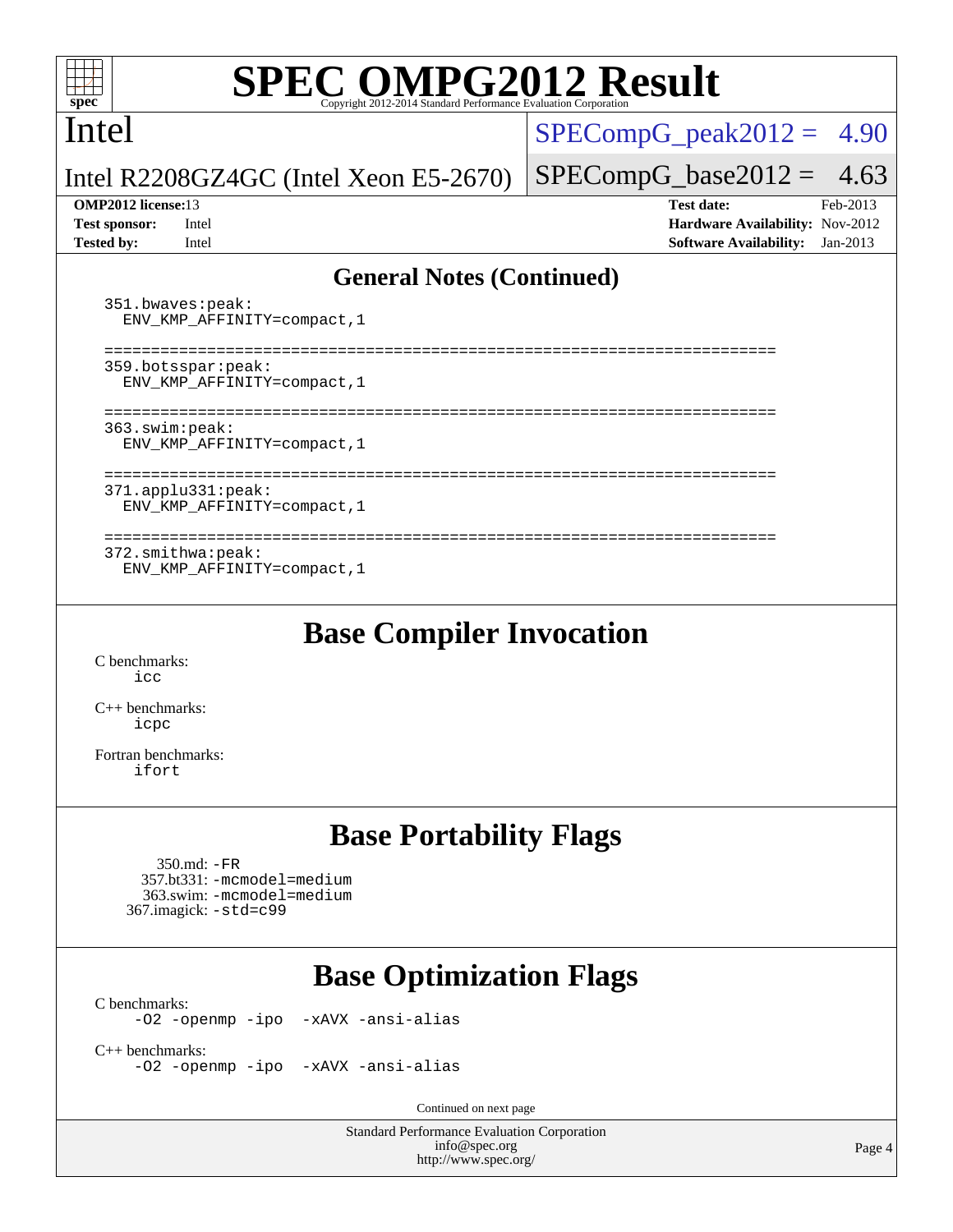## Intel

 $SPECompG<sub>peak2012</sub> = 4.90$ 

Intel R2208GZ4GC (Intel Xeon E5-2670)

 $SPECompG_base2012 = 4.63$  $SPECompG_base2012 = 4.63$ 

**[OMP2012 license:](http://www.spec.org/auto/omp2012/Docs/result-fields.html#OMP2012license)**13 **[Test date:](http://www.spec.org/auto/omp2012/Docs/result-fields.html#Testdate)** Feb-2013 **[Test sponsor:](http://www.spec.org/auto/omp2012/Docs/result-fields.html#Testsponsor)** Intel **[Hardware Availability:](http://www.spec.org/auto/omp2012/Docs/result-fields.html#HardwareAvailability)** Nov-2012 **[Tested by:](http://www.spec.org/auto/omp2012/Docs/result-fields.html#Testedby)** Intel **[Software Availability:](http://www.spec.org/auto/omp2012/Docs/result-fields.html#SoftwareAvailability)** Jan-2013

# **[Base Optimization Flags \(Continued\)](http://www.spec.org/auto/omp2012/Docs/result-fields.html#BaseOptimizationFlags)**

[Fortran benchmarks](http://www.spec.org/auto/omp2012/Docs/result-fields.html#Fortranbenchmarks):

[-O2](http://www.spec.org/omp2012/results/res2013q1/omp2012-20130305-00025.flags.html#user_FCbase_f-O2) [-openmp](http://www.spec.org/omp2012/results/res2013q1/omp2012-20130305-00025.flags.html#user_FCbase_f-openmp) [-ipo](http://www.spec.org/omp2012/results/res2013q1/omp2012-20130305-00025.flags.html#user_FCbase_f-ipo_84062ab53814f613187d02344b8f49a7) [-xAVX](http://www.spec.org/omp2012/results/res2013q1/omp2012-20130305-00025.flags.html#user_FCbase_f-xAVX)

## **[Peak Compiler Invocation](http://www.spec.org/auto/omp2012/Docs/result-fields.html#PeakCompilerInvocation)**

[C benchmarks](http://www.spec.org/auto/omp2012/Docs/result-fields.html#Cbenchmarks): [icc](http://www.spec.org/omp2012/results/res2013q1/omp2012-20130305-00025.flags.html#user_CCpeak_intel_icc_a87c68a857bc5ec5362391a49d3a37a6)

[C++ benchmarks:](http://www.spec.org/auto/omp2012/Docs/result-fields.html#CXXbenchmarks) [icpc](http://www.spec.org/omp2012/results/res2013q1/omp2012-20130305-00025.flags.html#user_CXXpeak_intel_icpc_2d899f8d163502b12eb4a60069f80c1c)

[Fortran benchmarks](http://www.spec.org/auto/omp2012/Docs/result-fields.html#Fortranbenchmarks): [ifort](http://www.spec.org/omp2012/results/res2013q1/omp2012-20130305-00025.flags.html#user_FCpeak_intel_ifort_8a5e5e06b19a251bdeaf8fdab5d62f20)

### **[Peak Portability Flags](http://www.spec.org/auto/omp2012/Docs/result-fields.html#PeakPortabilityFlags)**

 350.md: [-FR](http://www.spec.org/omp2012/results/res2013q1/omp2012-20130305-00025.flags.html#user_peakFPORTABILITY350_md_f-FR) 357.bt331: [-mcmodel=medium](http://www.spec.org/omp2012/results/res2013q1/omp2012-20130305-00025.flags.html#user_peakPORTABILITY357_bt331_f-mcmodel_3a41622424bdd074c4f0f2d2f224c7e5) 363.swim: [-mcmodel=medium](http://www.spec.org/omp2012/results/res2013q1/omp2012-20130305-00025.flags.html#user_peakPORTABILITY363_swim_f-mcmodel_3a41622424bdd074c4f0f2d2f224c7e5) 367.imagick: [-std=c99](http://www.spec.org/omp2012/results/res2013q1/omp2012-20130305-00025.flags.html#user_peakCPORTABILITY367_imagick_f-std_2ec6533b6e06f1c4a6c9b78d9e9cde24)

## **[Peak Optimization Flags](http://www.spec.org/auto/omp2012/Docs/result-fields.html#PeakOptimizationFlags)**

[C benchmarks](http://www.spec.org/auto/omp2012/Docs/result-fields.html#Cbenchmarks):

 352.nab: [-O3](http://www.spec.org/omp2012/results/res2013q1/omp2012-20130305-00025.flags.html#user_peakOPTIMIZE352_nab_f-O3) [-openmp](http://www.spec.org/omp2012/results/res2013q1/omp2012-20130305-00025.flags.html#user_peakOPTIMIZE352_nab_f-openmp) [-ipo](http://www.spec.org/omp2012/results/res2013q1/omp2012-20130305-00025.flags.html#user_peakOPTIMIZE352_nab_f-ipo_84062ab53814f613187d02344b8f49a7) [-xAVX](http://www.spec.org/omp2012/results/res2013q1/omp2012-20130305-00025.flags.html#user_peakOPTIMIZE352_nab_f-xAVX) [-fno-alias](http://www.spec.org/omp2012/results/res2013q1/omp2012-20130305-00025.flags.html#user_peakOPTIMIZE352_nab_f-no-alias_694e77f6c5a51e658e82ccff53a9e63a) [-opt-malloc-options=1](http://www.spec.org/omp2012/results/res2013q1/omp2012-20130305-00025.flags.html#user_peakOPTIMIZE352_nab_f-opt-malloc-options_d882ffc6ff87e51efe45f9a5190004b0) [-opt-calloc](http://www.spec.org/omp2012/results/res2013q1/omp2012-20130305-00025.flags.html#user_peakOPTIMIZE352_nab_f-opt-calloc) [-fp-model fast=2](http://www.spec.org/omp2012/results/res2013q1/omp2012-20130305-00025.flags.html#user_peakOPTIMIZE352_nab_f-fp-model_a7fb8ccb7275e23f0079632c153cfcab) [-no-prec-div](http://www.spec.org/omp2012/results/res2013q1/omp2012-20130305-00025.flags.html#user_peakOPTIMIZE352_nab_f-no-prec-div) [-no-prec-sqrt](http://www.spec.org/omp2012/results/res2013q1/omp2012-20130305-00025.flags.html#user_peakOPTIMIZE352_nab_f-no-prec-sqrt) [-ansi-alias](http://www.spec.org/omp2012/results/res2013q1/omp2012-20130305-00025.flags.html#user_peakCOPTIMIZE352_nab_f-ansi-alias) 358.botsalgn: [-O3](http://www.spec.org/omp2012/results/res2013q1/omp2012-20130305-00025.flags.html#user_peakOPTIMIZE358_botsalgn_f-O3) [-openmp](http://www.spec.org/omp2012/results/res2013q1/omp2012-20130305-00025.flags.html#user_peakOPTIMIZE358_botsalgn_f-openmp) [-ipo](http://www.spec.org/omp2012/results/res2013q1/omp2012-20130305-00025.flags.html#user_peakOPTIMIZE358_botsalgn_f-ipo_84062ab53814f613187d02344b8f49a7) [-xSSE4.2](http://www.spec.org/omp2012/results/res2013q1/omp2012-20130305-00025.flags.html#user_peakOPTIMIZE358_botsalgn_f-xSSE42_f91528193cf0b216347adb8b939d4107) [-fno-alias](http://www.spec.org/omp2012/results/res2013q1/omp2012-20130305-00025.flags.html#user_peakOPTIMIZE358_botsalgn_f-no-alias_694e77f6c5a51e658e82ccff53a9e63a) [-ansi-alias](http://www.spec.org/omp2012/results/res2013q1/omp2012-20130305-00025.flags.html#user_peakCOPTIMIZE358_botsalgn_f-ansi-alias) 359.botsspar: [-O3](http://www.spec.org/omp2012/results/res2013q1/omp2012-20130305-00025.flags.html#user_peakOPTIMIZE359_botsspar_f-O3) [-openmp](http://www.spec.org/omp2012/results/res2013q1/omp2012-20130305-00025.flags.html#user_peakOPTIMIZE359_botsspar_f-openmp) [-ipo](http://www.spec.org/omp2012/results/res2013q1/omp2012-20130305-00025.flags.html#user_peakOPTIMIZE359_botsspar_f-ipo_84062ab53814f613187d02344b8f49a7) [-xAVX](http://www.spec.org/omp2012/results/res2013q1/omp2012-20130305-00025.flags.html#user_peakOPTIMIZE359_botsspar_f-xAVX) [-fno-alias](http://www.spec.org/omp2012/results/res2013q1/omp2012-20130305-00025.flags.html#user_peakOPTIMIZE359_botsspar_f-no-alias_694e77f6c5a51e658e82ccff53a9e63a) [-ansi-alias](http://www.spec.org/omp2012/results/res2013q1/omp2012-20130305-00025.flags.html#user_peakCOPTIMIZE359_botsspar_f-ansi-alias) 367.imagick: [-O2](http://www.spec.org/omp2012/results/res2013q1/omp2012-20130305-00025.flags.html#user_peakOPTIMIZE367_imagick_f-O2) [-openmp](http://www.spec.org/omp2012/results/res2013q1/omp2012-20130305-00025.flags.html#user_peakOPTIMIZE367_imagick_f-openmp) [-ipo](http://www.spec.org/omp2012/results/res2013q1/omp2012-20130305-00025.flags.html#user_peakOPTIMIZE367_imagick_f-ipo_84062ab53814f613187d02344b8f49a7) [-xAVX](http://www.spec.org/omp2012/results/res2013q1/omp2012-20130305-00025.flags.html#user_peakOPTIMIZE367_imagick_f-xAVX) [-ansi-alias](http://www.spec.org/omp2012/results/res2013q1/omp2012-20130305-00025.flags.html#user_peakCOPTIMIZE367_imagick_f-ansi-alias) 372.smithwa: [-O2](http://www.spec.org/omp2012/results/res2013q1/omp2012-20130305-00025.flags.html#user_peakOPTIMIZE372_smithwa_f-O2) [-openmp](http://www.spec.org/omp2012/results/res2013q1/omp2012-20130305-00025.flags.html#user_peakOPTIMIZE372_smithwa_f-openmp) [-ipo](http://www.spec.org/omp2012/results/res2013q1/omp2012-20130305-00025.flags.html#user_peakOPTIMIZE372_smithwa_f-ipo_84062ab53814f613187d02344b8f49a7) [-xSSE4.2](http://www.spec.org/omp2012/results/res2013q1/omp2012-20130305-00025.flags.html#user_peakOPTIMIZE372_smithwa_f-xSSE42_f91528193cf0b216347adb8b939d4107) [-fno-alias](http://www.spec.org/omp2012/results/res2013q1/omp2012-20130305-00025.flags.html#user_peakOPTIMIZE372_smithwa_f-no-alias_694e77f6c5a51e658e82ccff53a9e63a) [-opt-streaming-stores always](http://www.spec.org/omp2012/results/res2013q1/omp2012-20130305-00025.flags.html#user_peakOPTIMIZE372_smithwa_f-opt-streaming-stores-always_66f55dbc532842151ebc4c82f4f5b019) [-opt-malloc-options=1](http://www.spec.org/omp2012/results/res2013q1/omp2012-20130305-00025.flags.html#user_peakOPTIMIZE372_smithwa_f-opt-malloc-options_d882ffc6ff87e51efe45f9a5190004b0) [-ansi-alias](http://www.spec.org/omp2012/results/res2013q1/omp2012-20130305-00025.flags.html#user_peakCOPTIMIZE372_smithwa_f-ansi-alias) [C++ benchmarks:](http://www.spec.org/auto/omp2012/Docs/result-fields.html#CXXbenchmarks) [-O3](http://www.spec.org/omp2012/results/res2013q1/omp2012-20130305-00025.flags.html#user_CXXpeak_f-O3) [-openmp](http://www.spec.org/omp2012/results/res2013q1/omp2012-20130305-00025.flags.html#user_CXXpeak_f-openmp) [-ipo](http://www.spec.org/omp2012/results/res2013q1/omp2012-20130305-00025.flags.html#user_CXXpeak_f-ipo_84062ab53814f613187d02344b8f49a7) [-xAVX](http://www.spec.org/omp2012/results/res2013q1/omp2012-20130305-00025.flags.html#user_CXXpeak_f-xAVX) [-fno-alias](http://www.spec.org/omp2012/results/res2013q1/omp2012-20130305-00025.flags.html#user_CXXpeak_f-no-alias_694e77f6c5a51e658e82ccff53a9e63a) [-ansi-alias](http://www.spec.org/omp2012/results/res2013q1/omp2012-20130305-00025.flags.html#user_CXXpeak_f-ansi-alias) [Fortran benchmarks](http://www.spec.org/auto/omp2012/Docs/result-fields.html#Fortranbenchmarks):

Continued on next page